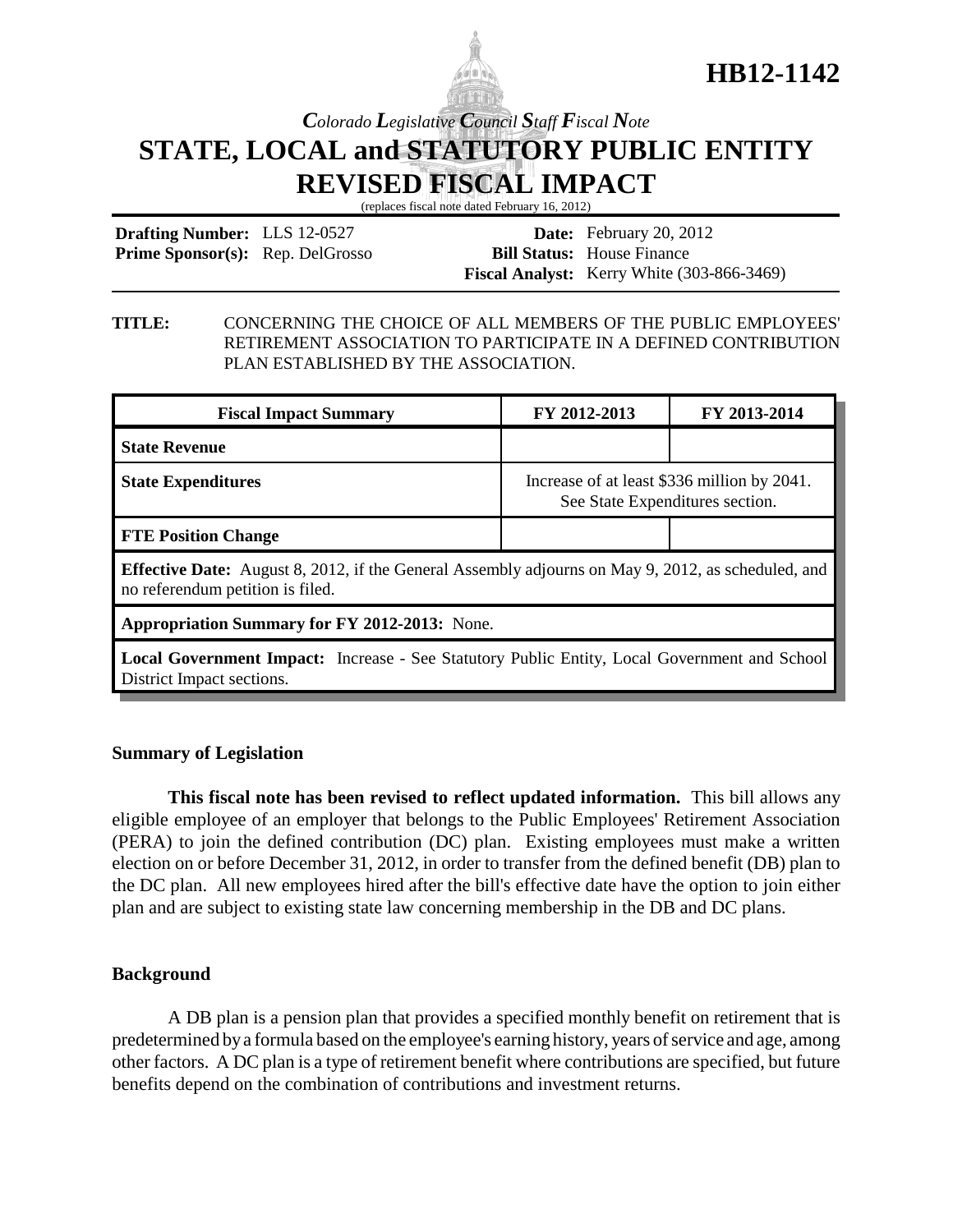February 20, 2012

Under current law, membership in the DC plan is limited to eligible employees of a state agency, the General Assembly, the office of a district attorney in a judicial district, or a community college. Employees of a state college or university, a school district, or a local government employer are not eligible to participate. Currently, about 15 percent of eligible employees choose to enroll in the DC plan. All divisions with DB plan members may participate in the PERA Health Care Trust. Employees from the Denver Public School (DPS) division have a separate Health Care Trust.

## **Statutory Public Entity Impact**

Overall, this bill increases unfunded liabilities in the division and health care trusts, and could increase costs to provide disability, survivorship and retiree health care coverage risk for DC plan participants in each of the divisions.

*Division trusts.* This bill will increase unfunded liabilities in each of the PERA division trusts, except for the judicial and local government divisions. Based on the funding status for each division as of 2010 and the assumption that 15 percent of existing employees and 15 percent of all new employees will choose the DC plan, these changes are shown in Table 1. It should be noted that these changes are shown over a 30 year amortization period in 2010 dollars. Because it is possible that a greater number of employees may choose to enroll in the DC plan than assumed in this fiscal note, these numbers are presented as the minimum anticipated change.

| Table 1. Changes to PERA Trusts Under HB12-1142 as of 2041 |                                                                 |  |
|------------------------------------------------------------|-----------------------------------------------------------------|--|
| <b>PERA Trust Divisions</b>                                | <b>Change in Unfunded Accrued</b><br><b>Actuarial Liability</b> |  |
| <b>State</b>                                               | at least \$336 million                                          |  |
| <b>Schools</b>                                             | at least 3.4 billion                                            |  |
| Denver Public Schools                                      | at least 243 million                                            |  |
| <b>TOTAL</b>                                               | at least \$4 billion                                            |  |

*Health care trusts.* This bill will increase unfunded liabilities in the PERA Health Care Trust Fund by \$817 million and by \$44 million in the DPS Health Care Trust Fund as of 2041. Based on the funding status for each health care trust as of 2010 and the assumption that 15 percent of existing employees and 15 percent of all new employees will choose the DC plan, these changes are shown in Table 2. *However, it should be noted that if this scenario occurs, the PERA Health Care Trust Fund will be exhausted as of 2027.* This analysis assumes that the plan will not be contractually obligated to continue providing benefits and does not include these costs in the State Expenditures, Local Government Impact, or School District Impact sections.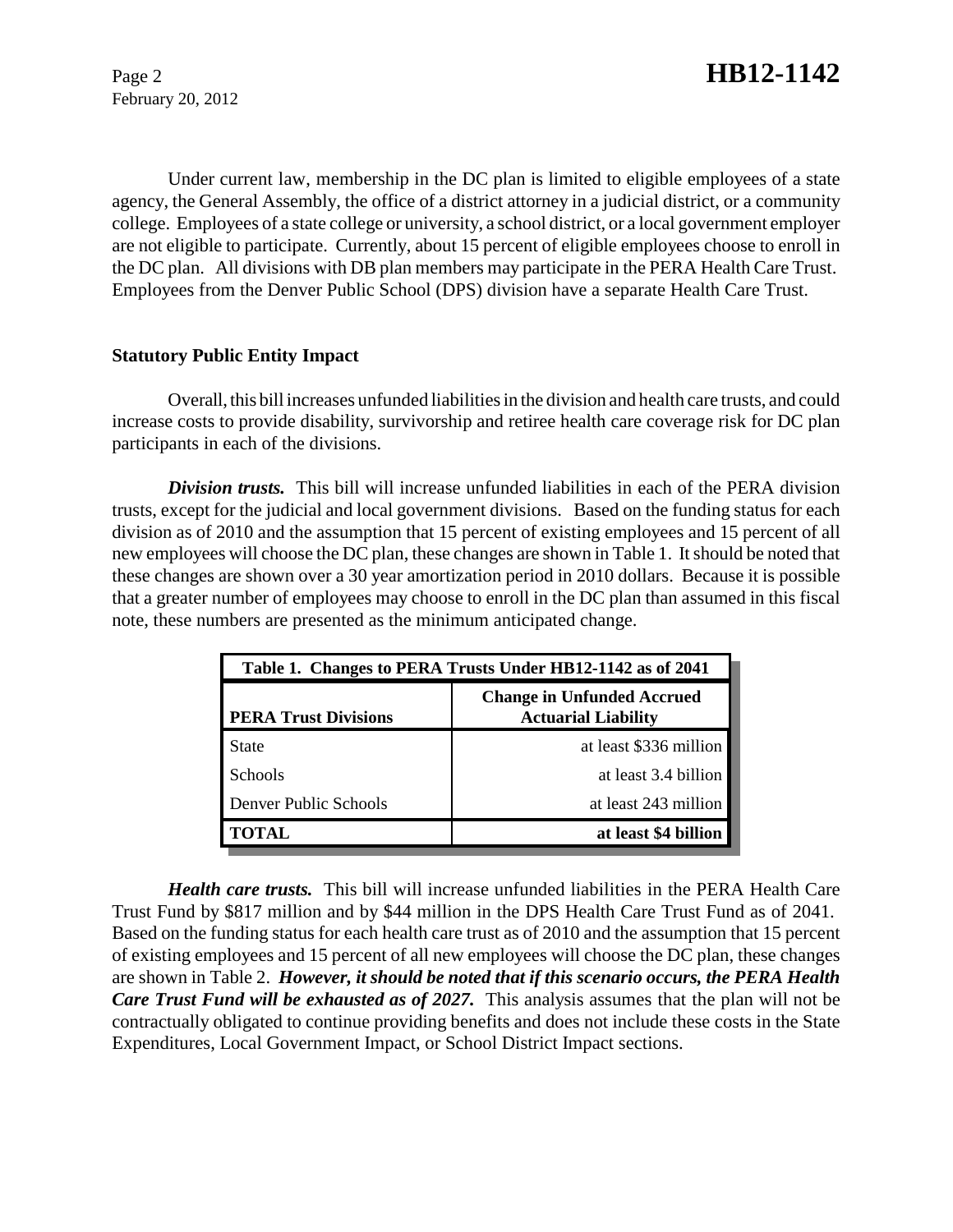| Table 2. Changes to PERA Health Care Trusts Under HB12-1142 as of 2041 |                                                                 |  |
|------------------------------------------------------------------------|-----------------------------------------------------------------|--|
| <b>PERA Trust Divisions</b>                                            | <b>Change in Unfunded Accrued</b><br><b>Actuarial Liability</b> |  |
| Health Care Trust for All Divisions Except DPS                         | \$817 million                                                   |  |
| <b>DPS Health Care Trust</b>                                           | 44 million                                                      |  |
| TOTAL                                                                  | \$861 million                                                   |  |

*Disability, survivorship and retiree health care coverage risk.* Currently, DB participants receive disability, survivorship and retiree health coverage and subsidies, which DC plan participants do not. The cost to provide these benefits to DC plan participants has not been estimated.

#### **State Expenditures**

As discussed in the Statutory Public Entity Impact section below, this bill changes unfunded liabilities in PERA. As of 2041, in the state division only, unfunded liabilities are increased by at least \$336 million. No changes in liabilities are anticipated for the judicial division. The state would also potentially incur costs to address unfunded liabilities in the PERA Health Care Trust (totaling \$817 million), proportional to its membership. In addition, costs could increase if the state wishes to provide disability, survivorship, and retiree health care coverage costs to DC plan participants. These amounts have not been estimated.

Based on recent legislative actions, the fiscal note assumes that the state would be required to increase employer or employee contributions in order to address shortfalls in unfunded liabilities in the state division and PERA Health Care Trust (which will affect all employers with DB plan members) between now and 2041.

#### **Local Government Impact**

Local government employers may potentially incur costs to address unfunded liabilities in the PERA Health Care Trust (totaling \$817 million), proportional to their membership. In addition, costs could increase if local government employers wish to provide disability, survivorship, and retiree health care coverage costs to DC plan participants. These amounts have not been estimated.

#### **School District Impact**

As of 2041, unfunded liabilities are anticipated to be increased by \$3.4 billion in the schools division and by \$243 million in the DPS division. School district employers would also potentially incur costs to address unfunded liabilities in the PERA Health Care Trust (totaling \$817 million), proportional to their membership. In addition, costs could increase if school district employers wish to provide disability, survivorship, and retiree health care coverage costs to DC plan participants. These amounts have not been estimated. Similar to other divisions, the fiscal note assumes these impacts will require additional legislative action.